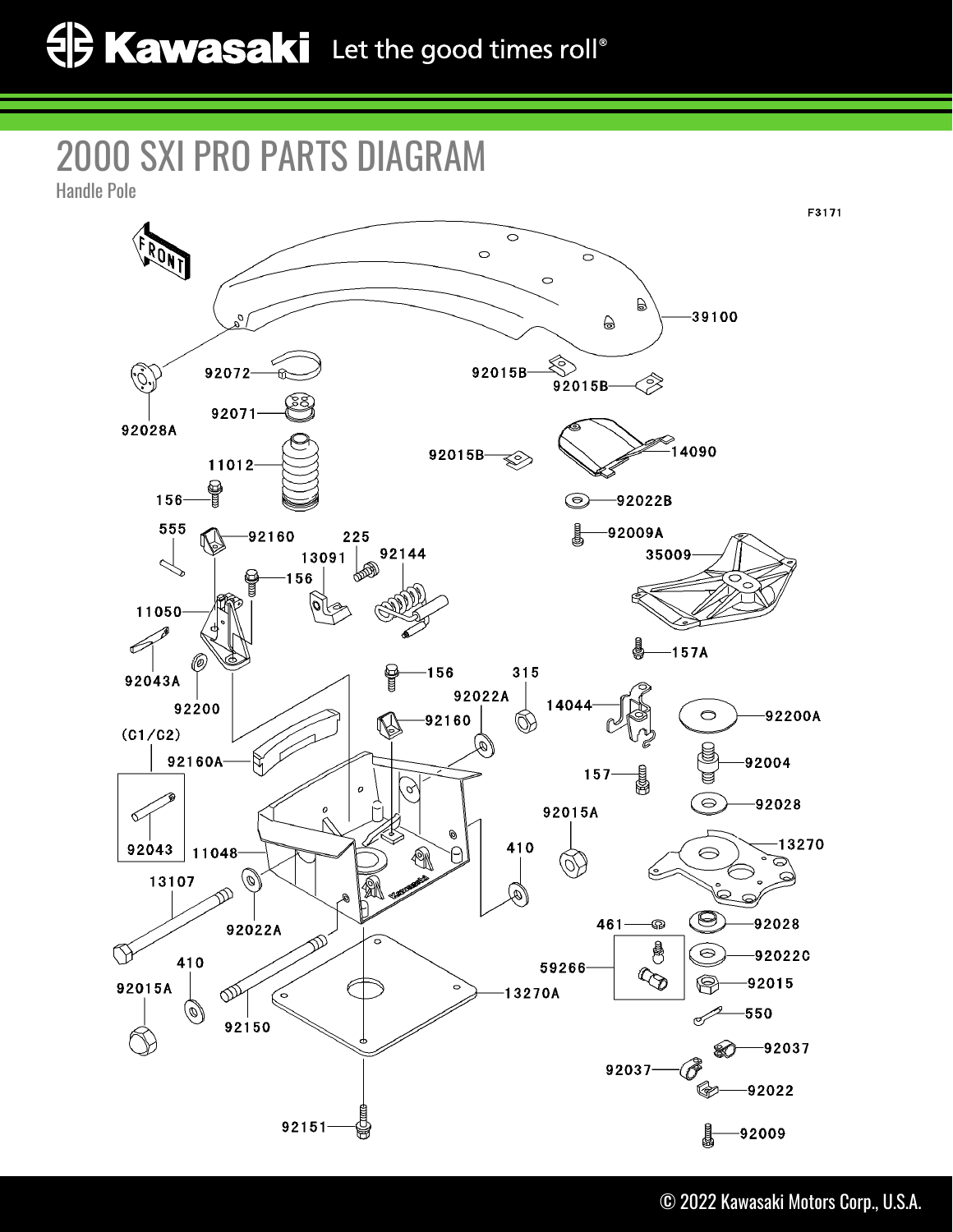## 2000 SXI PRO PARTS LIST

Handle Pole

| <b>ITEM NAME</b>                             | <b>PART NUMBER</b> | <b>QUANTITY</b> |
|----------------------------------------------|--------------------|-----------------|
| BOLT-WP,6X16 (Ref # 156)                     | 156R0616           | 3               |
| BOLT-WSP, 6X16 (Ref # 157)                   | 157R0616           | $\overline{2}$  |
| BOLT-WSP,6X20 (Ref # 157A)                   | 157R0620           | 4               |
| SCREW-PAN-WSP-CROS,5X16 (Ref # 225)          | 225R0516           | 1               |
| CAP (Ref # 11012)                            | 11012-3754         | 1               |
| BRACKET, PIVOT SHAFT, J. WHITE (Ref # 11048) | 11048-3785-8C      | 1               |
| <b>BRACKET (Ref # 11050)</b>                 | 11050-3733         | 1               |
| <b>HOLDER (Ref #13091)</b>                   | 13091-3774         | 1               |
| SHAFT, PIVOT (Ref # 13107)                   | 13107-3725         | 1               |
| PLATE, HANDLEBER (Ref # 13270)               | 13270-3805         | 1               |
| PLATE (Ref # 13270A)                         | 13270-3890         | 1               |
| HOLDER-CABLE (Ref # 14044)                   | 14044-3716         | 1               |
| COVER, HANDLE POLE, BLACK MICA (Ref # 14090) | 14090-3708-5M      | 1               |
| <b>BRACE (Ref # 35009)</b>                   | 35009-3707         | 1               |
| POLE-COMP-HANDLE, BLACK MICA (Ref # 39100)   | 39100-3713-5M      | 1               |
| JOINT-BALL (Ref # 59266)                     | 59266-3707         | 1               |
| STUD (Ref # 92004)                           | 92004-3728         | 1               |
| SCREW, 5X16 (Ref # 92009)                    | 92009-3736         | 1               |
| SCREW, 5X16 (Ref # 92009A)                   | 92009-3797         | 3               |
| NUT, CASTLE, 18MM (Ref # 92015)              | 92015-3006         | 1               |
| NUT, CAP, 6MM (Ref # 92015A)                 | 92015-3755         | $\overline{2}$  |
| NUT, CLIP, 5MM (Ref # 92015B)                | 92015-3830         | 3               |
| WASHER, CLAMP (Ref # 92022)                  | 92022-3014         | 1               |
| WASHER, 15X34X2.0 (Ref # 92022A)             | 92022-3738         | $\overline{2}$  |
| <b>WASHER (Ref # 92022B)</b>                 | 92022-567          | 3               |
| <b>WASHER (Ref # 92022C)</b>                 | 92022-571          | 1               |
| <b>BUSHING (Ref # 92028)</b>                 | 92028-3743         | $\overline{2}$  |
| BUSHING, STEERING (Ref # 92028A)             | 92028-3752         | $\overline{2}$  |
| CLAMP, LEAD WIRE (Ref # 92037)               | 92037-3007         | $\overline{2}$  |